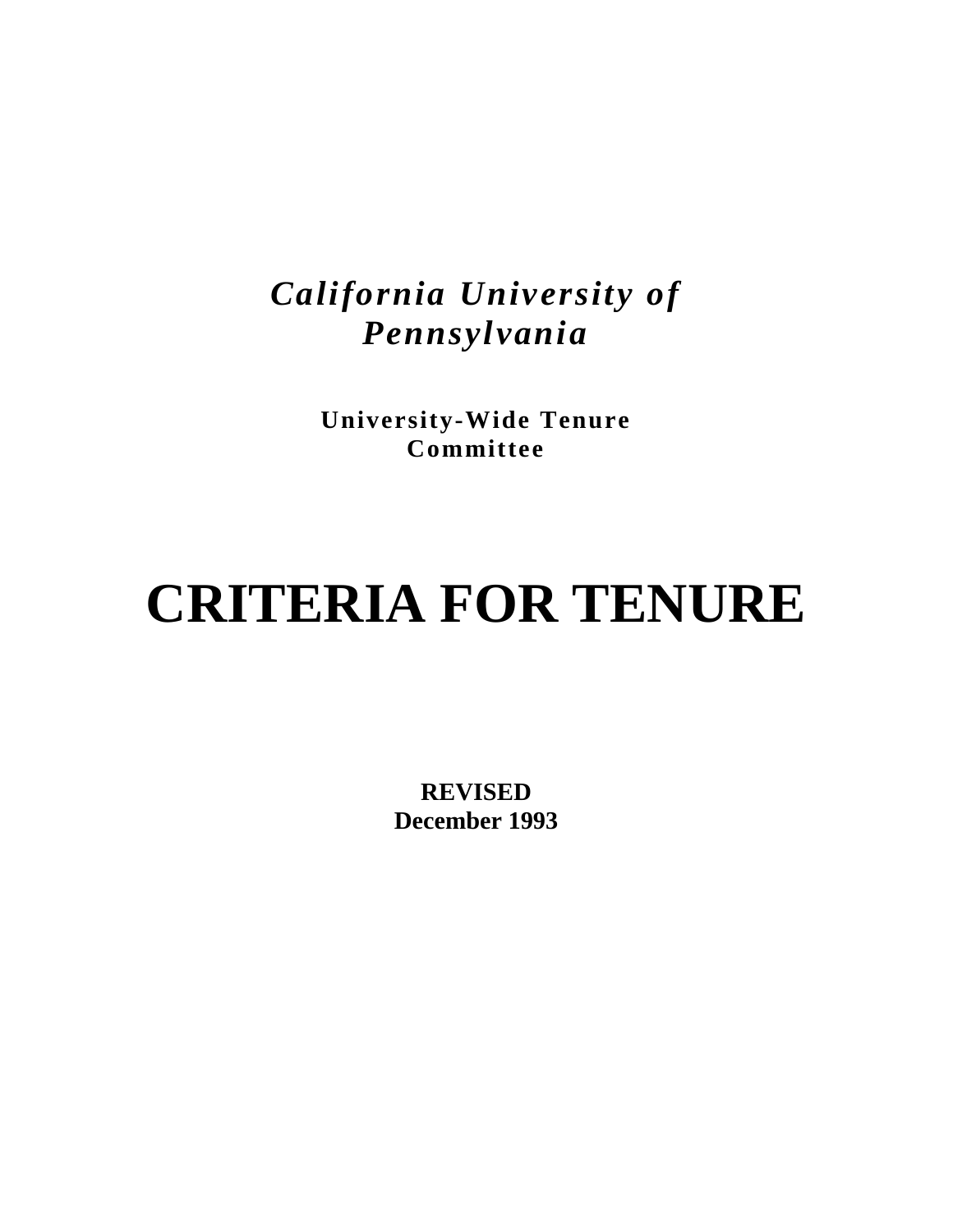## **The process of Tenure Guidelines for the UWTC and the Candidate**

**Tenure Packet.** The UWTC has developed a tenure packet to ensure that candidates and all others involved in the tenure process receive the same instructions and information. The defined procedures were established to ensure fair and equitable treatment for all applicants. The packet consists of:

- I. Calendar of Tenure Activities for current year
- II. Guidelines for the Applicants and the UWTC
- III. Format for the dossier of Teaching Faculty

#### **Addendum**: **Teaching Faculty**

IV. Format for the dossier of Non-Teaching Faculty  **Addendum**: **Non-Teaching Faculty**

## **I. TENURE PROCESS DUE DATES**

| <b>CONTRACT ACTION</b>                                                                    | <b>September</b><br>Appointment | <b>January</b><br>Appointment |
|-------------------------------------------------------------------------------------------|---------------------------------|-------------------------------|
| 1. President sends letter to applicant,<br>Chairperson and Dean                           | October 1                       | <b>February 1</b>             |
| 2. Applicant applies to President for tenure                                              | December 31                     | May 1                         |
| 3. Department Tenure Committee and Department<br>Chairperson recommends applicant to UWTC | <b>February 15</b>              | October 1                     |
| 4. UWTC recommends applicant to President                                                 | April 1                         | November 1                    |
| 5. President grants or refuses tenure                                                     | <b>May 31</b>                   | December 31                   |

| <b>NON-CONTRACT ACTION FOR</b><br><b>UWTC TO FACILITATE PROCESS</b>                                              | <b>September</b><br>Appointment | <b>January</b><br>Appointment |
|------------------------------------------------------------------------------------------------------------------|---------------------------------|-------------------------------|
| 1. UWTC Chairperson sends letter to<br>applicant (includes enclosure of Tenure Criteria)                         | November 4                      | <b>February 11</b>            |
| 2. UWTC chairperson sends letter to chairman of<br>applicants department (includes enclosure of Tenure Criteria) | November 4                      | <b>February 11</b>            |
| 3. Applicant delivers Dossier to UWTC                                                                            | <b>February 15</b>              | October 1                     |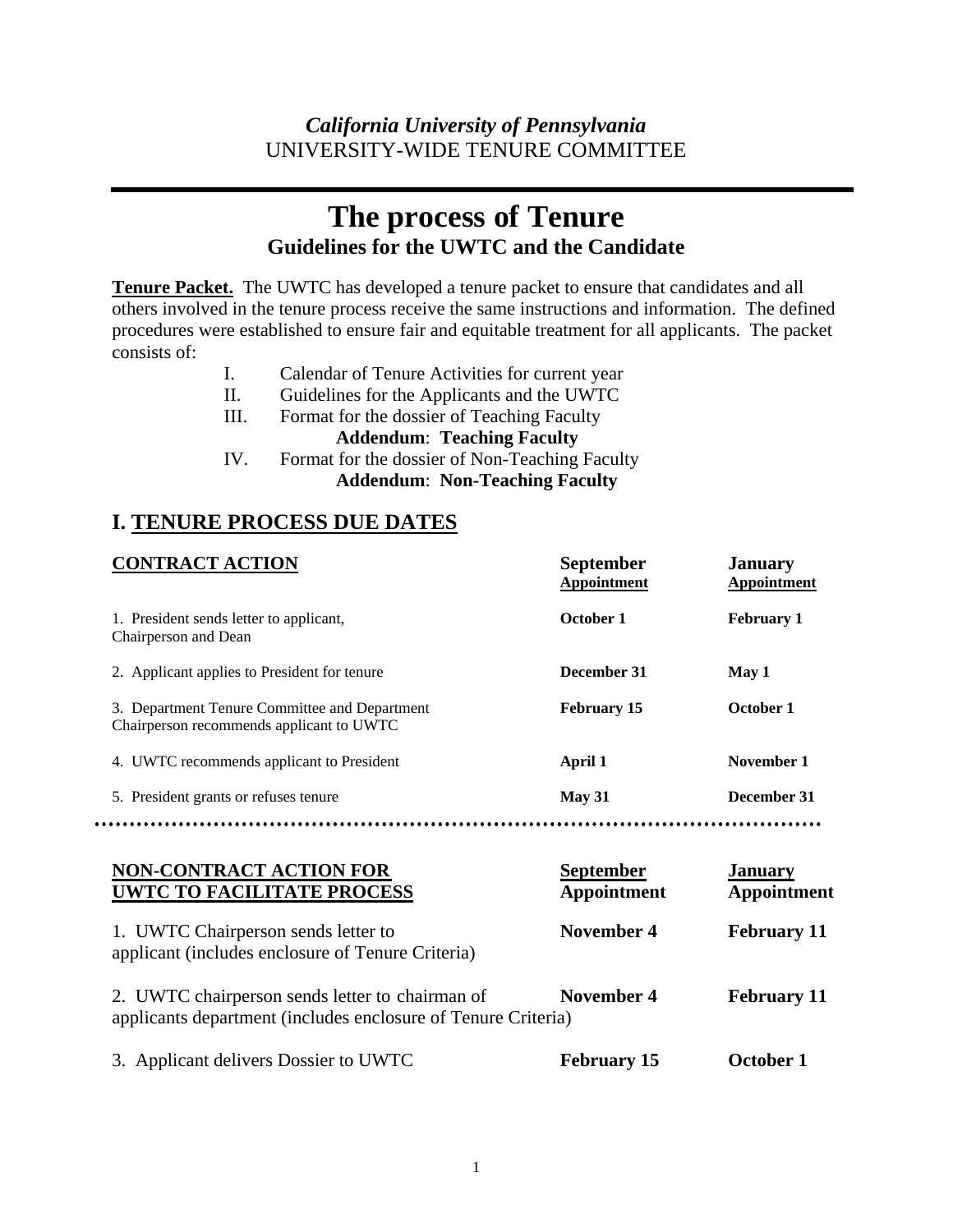## **II. GUIDELINES FOR THE UWTC AND TENURE CANDIDATE**

- **A. Procedures followed by the UWTC**. These procedures can be found in the Criteria for Tenure of the UWTC which is prepared at the end of each academic year. These criteria are sent to APSCUF and the university administration for comment.
- **B. Tentative Calendar for the UWTC.** At the first meeting of the UWTC, the committee establishes the year's calendar. The calendar is made available to applicants and other concerned individuals

#### **C. Dossiers.**

The dossier of the candidate must adhere to the following guidelines:

- 1. The dossier must be submitted in one or more loose-leaf binders in the other indicated by the appropriate format (binders not in acceptable form will be returned to the candidate, who has one week to resubmit the dossier in correct form).
- 2. The dossier must follow the format established by the UWTC. The format is explained in **Section III.** (Pp. 7-12) and **Section IV.** (Pp. 16-21) of this document
- 3. The dossier must include the summary sheets from student evaluations: the student evaluations are to be placed in one or more separate binders.
- 4. The dossier must be delivered and later retrieved by the candidate within a time frame and at a location announced by the UWTC.

**D. Meeting Minimum Qualifications for Tenure:** Tenure applicants should refer to the **tenure section** of the current Collective Bargaining Agreement **(ARTICLE XV)** 

**E. Supporting Documents Required:** Tenure applicants should refer to the **performance review and evaluation of faculty** section of the current Collective Bargaining Agreement (**ARTICLE XII)**

**F. Tenure Committee Interview:** The interview is an option available to the candidate. However, the UWTC encourages the candidate to take advantage of it. The interview is used to give the committee members an opportunity to meet the candidate and clarify questions the members any have regarding information submitted in the candidate's dossier.

#### **G. Procedures.**

- **1.** Applications for December or May tenure must be submitted to the University President by the dates stipulated in the APSCUF Agreement.
- 2. Applications for tenure should receive consideration first at the department level. The candidate must use the appropriate format when compiling his/her material: **Section III. Teaching** (pp. 7- 12) or **Section IV. – Non-Teaching** (pp.16-21). (**Note**: **Those with a mixed workload will use both teaching & non-teaching formats**)
- 3. The complete dossiers are to be delivered by the candidates and later retrieved by the candidates within a tie frame and at a location announced by the UWTC.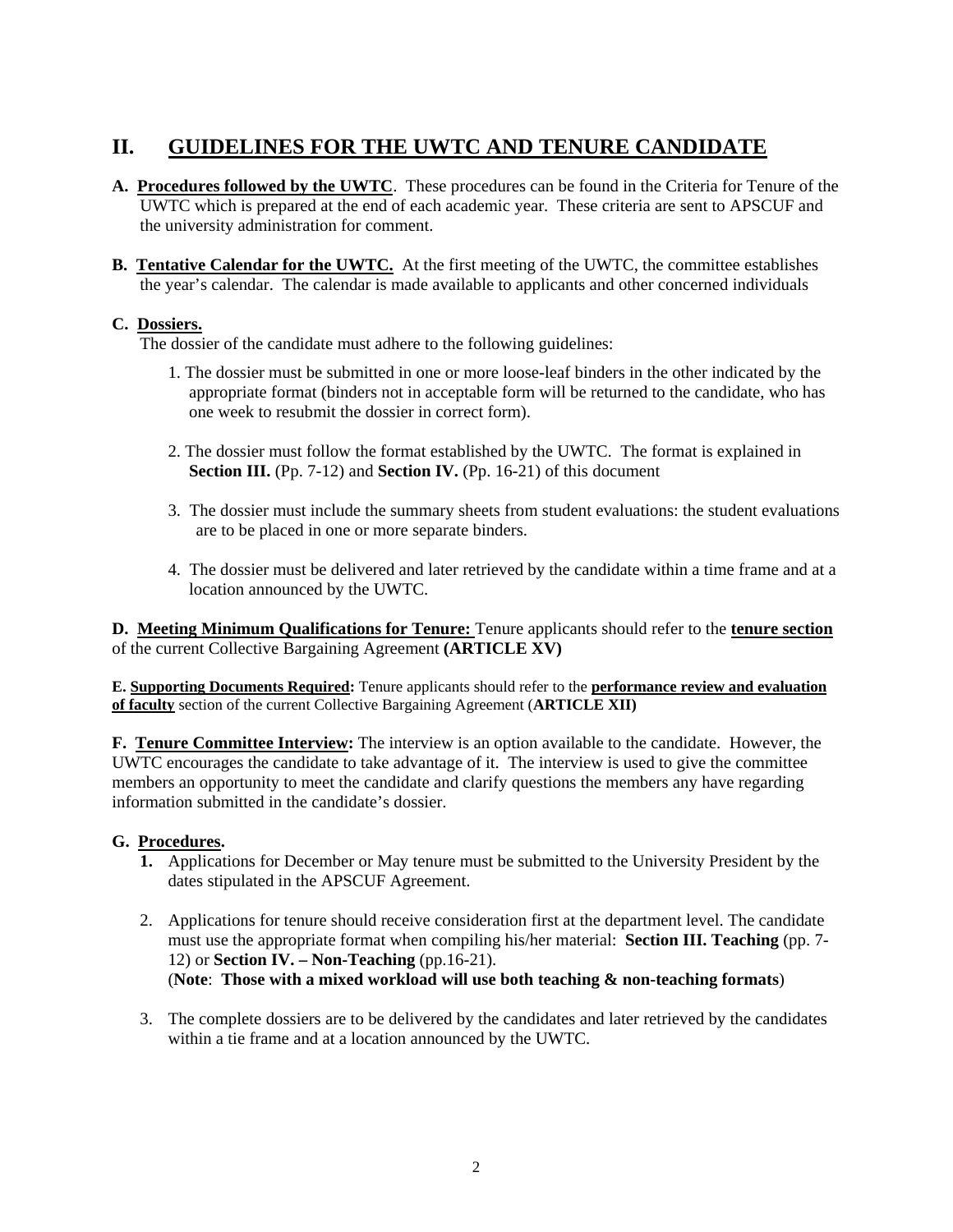- 4. The candidate's dossier is reviewed individually by the committee members before a vote is taken.
- 5. The UWTC uses the appropriate Addendum in their perusal of the Dossier. Copies of the forms can be found in **ADDENDUM TO SECTION III.** (Pp. 13-15) and **ADDENDUM TO SECTION IV.** (pp.22-24) of this document. The "point system" is used by the individual reviewer as a tool to review the total person. There are no "minimum points for tenure." This guide is a method to keep a single issue from looming too large in the evaluation.
- 6. Each candidate is voted on individually. The results of the voting are recorded by the Secretary of the UWTC in the minutes of the meeting.
- 7. The majority of Yes/No votes determine whether the candidate is recommended for tenure.
- 8. In the case of a candidate not being recommended by the UWTC, the Chairperson asks for comments from committee members on where the candidate's dossier or credentials were inadequate. Those comments are passed on to the candidate and the university president in her/his letter.
- 9. The UWTC chairperson sends reports to the University President and the candidate.
- 10. All dossiers, either approved or denied, will be submitted to the University President.
- **H. Polices:** Anyone approaching committee members regarding the application of a candidate will be directed to the University President regarding that issue.

## **III. SUGGESTED GUIDELINES FOR REVIEW OF TEACHING FACULTY**

#### **COMMENT TO CANDIDATE:**

The University Wide Tenure Committee will be using these guidelines when evaluating your dossier. Presumably, your departmental committee will do the same. **You should follow these guidelines and use them as a Table of Contents for your Dossier.**

**Enclose at the beginning of the First Binder of your Dossier**

- 1. **Copy of letter to University President requesting tenure. Letter should include statements of reasons the faculty member believes he/she should be granted tenure.**
- **2. Latest vita**
- **3. Letters of Recommendation from Departmental Tenure Committee and Department Chairperson**
- **4. Letter of Appointment**
- **5. A complete, formal job description detailing the faculty members present duties and responsibilities.**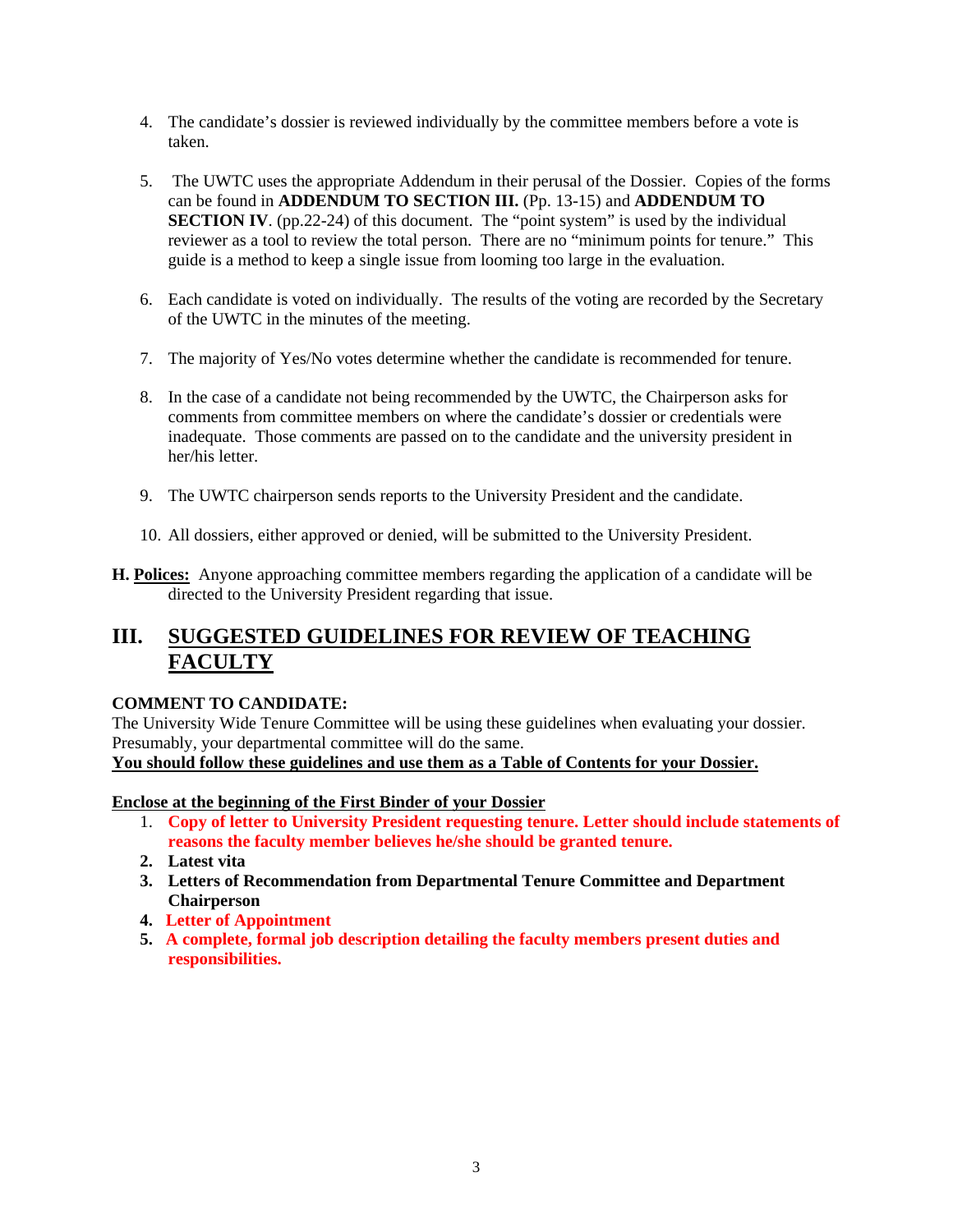#### **PART I**: **EFFECTIVE TEACHING AND FULFILLMENT OF PROFESSIONAL RESPONSIBILITIES**

1. **Student evaluations**: (0) negative (1-2) see the candidate as average (3-4) see the candidate as above average (5-6) see the candidate as outstanding

[**Reminder:** Candidates should provide the student evaluations from all semesters taught. They may also include student evaluations of their own, provided they were conducted by a third party in such a way as to protect the anonymity of the student evaluators and to maintain the integrity of the evaluation sample. Candidates should not solicit letters of recommendation form students. No letters from students, regardless of any claims by the candidate that they were unsolicited, will be read by the campus-wide tenure committee.]

2. **Quality of course syllabi prepared by candidate:** (0) none (1) unimpressive examples (2) three or four examples of mixed quality (3) three or four impressive examples

#### **3. Reports of classroom visitations and peer evaluations:**

(0) negative (1-2) indicate satisfactory performance, perhaps with some criticism (3-4) brief and positive, indicating good performance (5-6) detailed and enthusiastically positive

**[REMINDER**: The term peer evaluation here does not pertain to the work of the departmental tenure committee; rather it refers to the five-years of departmental evaluation reports. Note also that evaluation is not the same as observation. Evaluation should be understood to refer to the final report or conclusion of the departmental evaluation committee. Candidates may include, under peer evaluations, letters form colleagues and supervisors familiar with their work, but not from students or from people the candidates supervise.]

- **4. Quality of course examinations:** (0) none (1) unimpressive examples (2) three or four examples of mixed quality (3) three or four impressive examples
- **5. Preparation and meeting of classes:** (0) does not fulfill responsibilities in this area (1) does fulfill responsibilities in this area
- **6. Academic advisement of students:** (0) does not fulfill responsibilities in this area (1) does fulfill responsibilities in this area (1) does fulfill responsibilities in this area

(**Note:** to be used if applicable. If student advisement falls within the area of the candidate's responsibilities, the candidate must provide written documentation via supervisor's report and peer evaluations).

- **7. Holding of office hours at least five (5) hours per week on no fewer than three (3) different day of the week**: (0) does not fulfill responsibilities in this area (1) does fulfill responsibilities in this area
- **8. Evaluation of students fairly and reporting promptly on student achievement:** (0) does not fulfill responsibilities in this area (1) fulfills minimum responsibilities in this area (2) goes beyond the minimum- as supported by documentation (3) goes beyond minimum-as supported by a great deal of documentation

(**Reminder: It is requested that summary data of the candidates grade Distribution Sheets accompany the documentation**)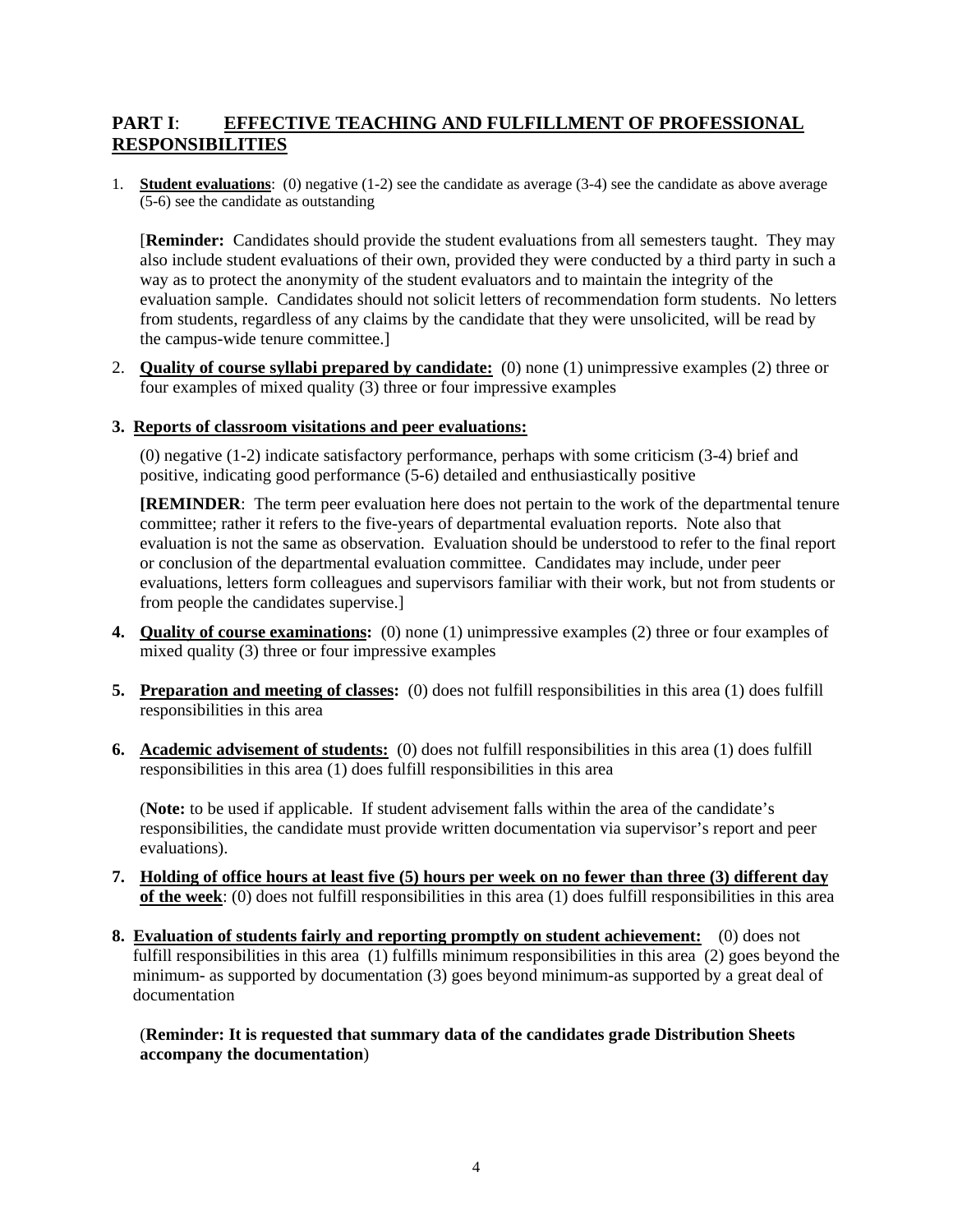- **9. Participation in-group deliberations, which contribute to the growth and development of the**  students and the university: (0) does not fulfill responsibilities in this area (1) does fulfill responsibilities in this area
- **10. Acceptance of those reasonable duties assigned within the fields of competence:** (0) does not fulfill responsibilities in this area (1) does fulfill responsibilities in this area
- **11. Efforts to preserve and defend the goals of the university, including the advocacy of change:** (0) does not fulfill responsibilities in this area (1) does fulfill responsibilities in this area

## **PART II: CONTINUING SCHOLARLY GROWTH**

- **1. Graduate work beyond credentials at time of hiring and related to the discipline**: (0) none (1) 2-9 credits (2) more than 9 credits (3) course work completed for another degree
- **2. Attendance at workshops, institutes, or short courses related to the discipline and professionally recognized:** (0) none (1) meets this requirement
- **3. Participation in or planning/organization of workshops, institutes, or short courses related to the**  discipline and professionally recognized: (0) none (1) a small number of impressive examples (2) many impressive examples
- **4. Publications- number and quality as measured by reviews, citations, adoptions, outside referee's evaluation and stature of publisher:** (0) none (1) unimpressive examples (2) a small number of impressive examples (3) many impressive examples.

[**Reminder:** a book length publication might count the same as "many example" of published articles. Also, to account for certain fine arts which this university accepts as part of its academic curriculum, artistic works that have been "accepted" or "produced" or acclaimed may be considered equivalent and analogous to publications, even if the final version takes a non-print form. For example, plays which have been performed, or films which have been shown, or paintings which have been accepted for display in are shows would apply here.]

- **5. Papers delivered- quantity and quality as measured by reviews, citations, adoptions, outside, referee's evaluation and stature of publisher**: (0) none (1) unimpressive examples (2) a small number of impressive examples (3) many impressive examples
- **6. Testimony of experts in the discipline or related discipline(s):** (0) none (1) statements by department members indicating competence (2) enthusiastic statements by on-campus colleagues indicating excellent mastery of subject matter (3) enthusiastic statements as in the two-point ranking, but also statements from off-campus experts

[**Reminder:** The letters form experts must include at least at least one from outside the department in order for the candidate to be eligible for the maximum number of points in that category.]

- **7. Consultant ships- number and professional importance:** (0) none (1) unimpressive example (2) a small number of impressive examples (3) many impressive examples
- **8. The terminal degree in the discipline (submit all transcripts):** (0) no (3) yes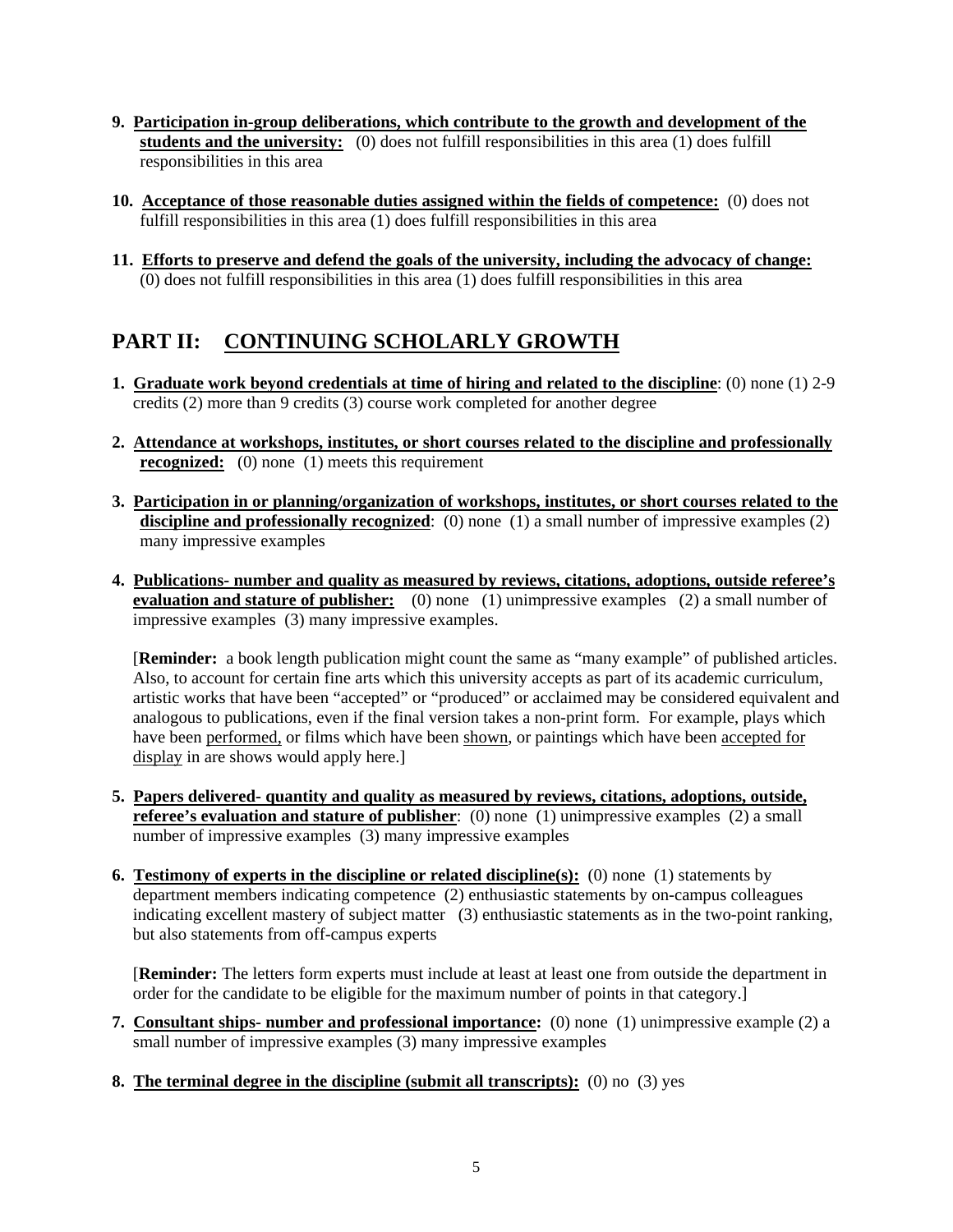**9. Participation in professional organizations through membership, office holding, subscriptions to journals, and editorships**: (0) none (1) unimpressive examples (2) a small number of impressive examples (3) many impressive examples

- **10. Development of new, scholarly, or practical insights as a result of systematic investigation:** (0) no (1) yes, but the evaluator must stretch his imagination to accept the course matches that description (2) yes, but the contribution seems small (yes, an impressive contribution to the discipline.
- **11. Development of a course based upon original concepts that demonstrate new possibilities of the**  discipline: (0) no (1) yes, but the evaluator must stretch his imagination to accept that this course matches that description (2) yes, but the contribution seems small (3) yes, an impressive contribution to discipline

## **PART III: CONTRIBUTIONS TO THE UNIVERSITY AND/ OR COMMUNITY**

**1. Significant contribution to university committees and self-governance:** (0) none (1) presence (2) Participation (3) Significant contributions & Leadership.

(**Note**: The UWTC requests a letter from the committee stating the candidate's level involvement).

**2. Special individual assignments:** (0) none (1) unimpressive examples (2) a small number of impressive examples (3) many impressive examples

[**Note**: Special individual assignments may be off-campus work done on behalf of the University or at the request of the President (such as membership on an accreditation team), or they may be on-campus work, including assignments which have become a portion of the candidate's paid work load such as administering a tutoring center, writing a catalog, or directing a testing program. Candidates should mention any assignment which might qualify, leaving it up to the evaluators to decide what deserves credit under this consideration. Candidates should also identify any assignments for which released time is received]

- **3. Significant contribution to departmental committees:** (0) none (1) minimum committee work for the department (2) some impressive examples, including special assignments and/or chairpersonships (3) many impressive examples of committee membership and special assignments and/or chairpersonships
- **4. Significant contribution to student organizations or activities**: (0) none (1) unimpressive examples (2) a small number of impressive examples (3) many impressive examples
- **5. Development of proposals which benefit the university**: (0) none (1) one proposal of small benefit (2) one proposal of some consequence or several small contributions (3) several proposals of importance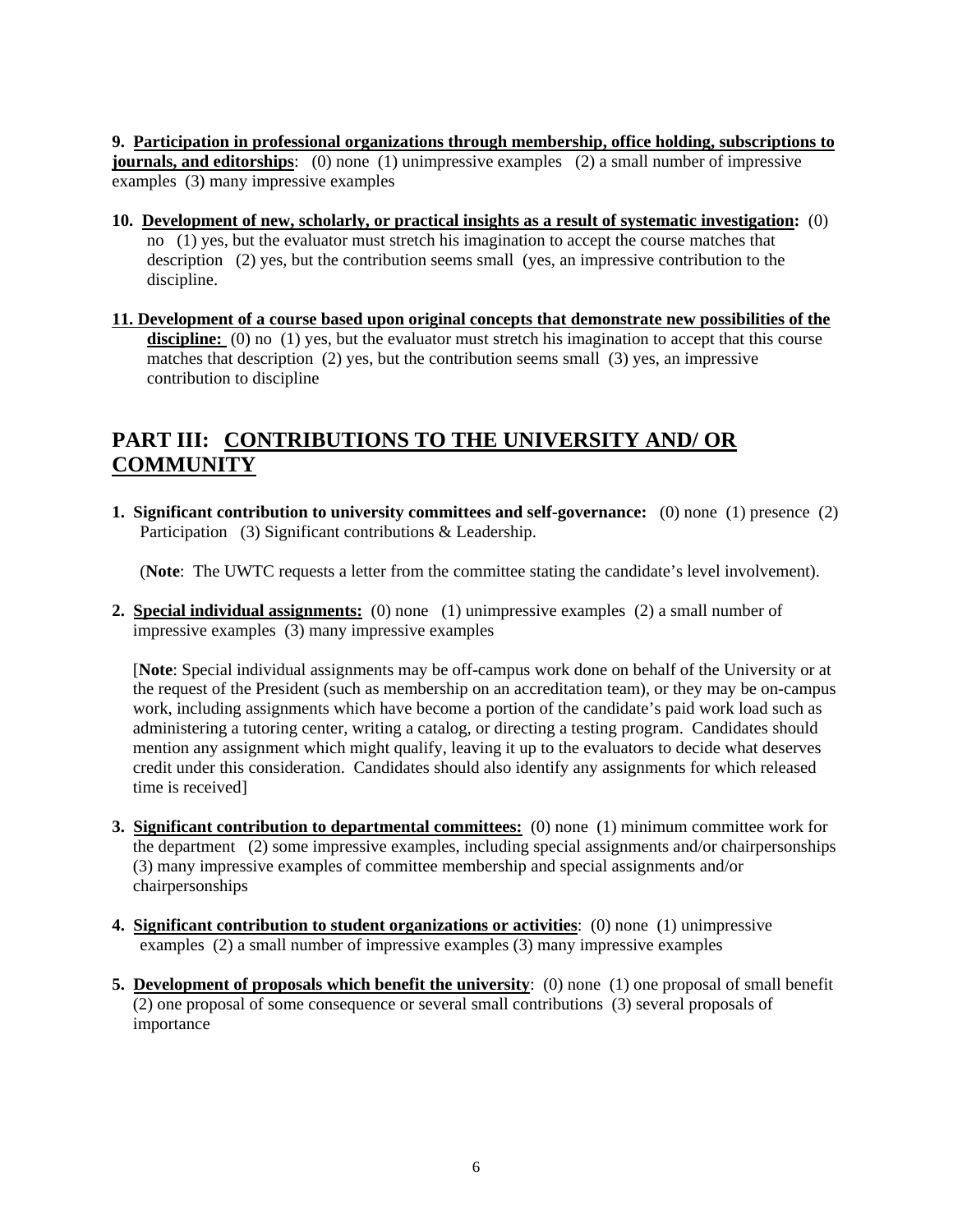#### **6. Participation in community work in a professional capacity that brings recognition to the**

**university:** (0) none (1) some professional work which brings good will towards the university (2) lots of professional work which brings good will to the university (3) professional work which brings fame and glamour to the university or which directly contributes to increased student enrollment or directly results in donations to the university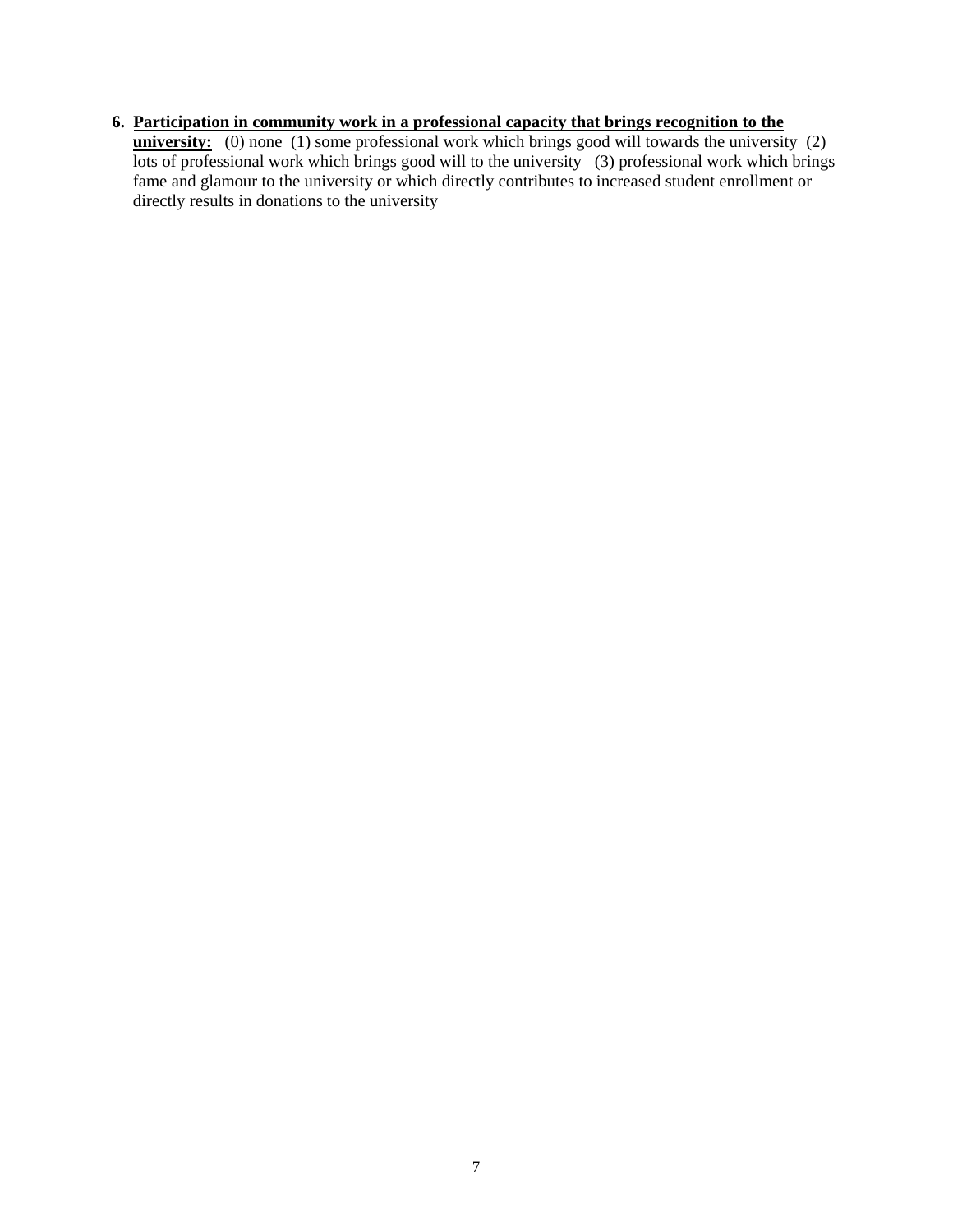#### **ADDENDUM TO SECTION III California University of Pa UNIVERSITY-WIDE TENURE COMMITTEE**

**TEACHING FACULTY**

|                | NAME OF APPLICANT                                                          | <b>DATE</b>            |            |            |     |
|----------------|----------------------------------------------------------------------------|------------------------|------------|------------|-----|
| <b>PART I:</b> | <b>Effective Teaching and Fulfillment of Professional Responsibilities</b> |                        |            |            |     |
| 1.             | <b>Student evaluations</b>                                                 | (0)<br>(4)             | (1)<br>(5) | (2)<br>(6) | (3) |
| 2.             | Quality of course syllabi prepared by candidate                            | (0)                    | (1)        | (2)        | (3) |
| 3.             | Reports of classroom visitations and peer                                  | (0)                    | (1)        | (2)        | (3) |
|                | evaluations                                                                | (4)                    | (5)        | (6)        |     |
| 4.             | Quality of course examinations                                             | (0)                    | (1)        | (2)        | (3) |
| 5.             | Preparation and meeting of classes                                         | (0)                    | (1)        |            |     |
| 6.             | Academic advisement of students (if applicable)                            | (0)                    | (1)        |            |     |
| 7.             | Holding of office hours at least (5)                                       |                        |            |            |     |
|                | hours per week on no fewer than three (3)                                  |                        |            |            |     |
|                | different days of the week                                                 | (0)                    | (1)        |            |     |
| 8.             | Evaluates students fairly and reports promptly on                          |                        |            |            |     |
|                | student achievement                                                        | (0)                    | (1)        | (2)        | (3) |
| 9.             | Participation in group deliberations which                                 |                        |            |            |     |
|                | contribute to the growth and development                                   |                        |            |            |     |
|                | of the students and the university                                         | (0)                    | (1)        |            |     |
| 10.            | Acceptance of those reasonable duties assigned                             |                        |            |            |     |
|                | within the fields of competence                                            | (0)                    | (1)        |            |     |
| 11.            | Efforts to preserve and defend the goals                                   |                        |            |            |     |
|                | of the university, including the advocacy                                  |                        |            |            |     |
|                | of change                                                                  | (0)                    | (1)        |            |     |
|                |                                                                            | <b>TOTAL OF PART I</b> |            |            |     |
|                | <b>PART II: Continuing Scholarly Growth</b>                                |                        |            |            |     |
| 1.             | Graduate work beyond credentials at time of                                | (0)                    | (1)        | (2)        | (3) |
| 2.             | Attendance at workshops, institutes, or short courses                      |                        |            |            |     |
|                | related to the discipline and professionally recognized                    | (0)                    | (1)        |            |     |
| 3.             | Participation in or planning/organization of workshops,                    |                        |            |            |     |
|                | institutes, or short courses related to the discipline and                 |                        |            |            |     |
|                | professionally recognized                                                  | (0)                    | (1)        | (2)        |     |
| 4.             | Publications – number and quality as measured by                           |                        |            |            |     |
|                | review, citations adoptions, outside referee's                             |                        |            |            |     |
|                | evaluation and stature of publisher                                        | (0)                    | (1)        | (2)        | (3) |
| 5.             | Papers delivered – quantity and quality as measured                        |                        |            |            |     |
|                | by reviews, citations, adoptions, outside referee's                        |                        |            |            |     |
|                | evaluation and stature of publisher                                        | (0)                    | (1)        | (2)        | (3) |
| 6.             | Testimony of experts in the discipline                                     |                        |            |            |     |
|                | or related discipline(s)                                                   | (0)                    | (1)        | (2)        | (3) |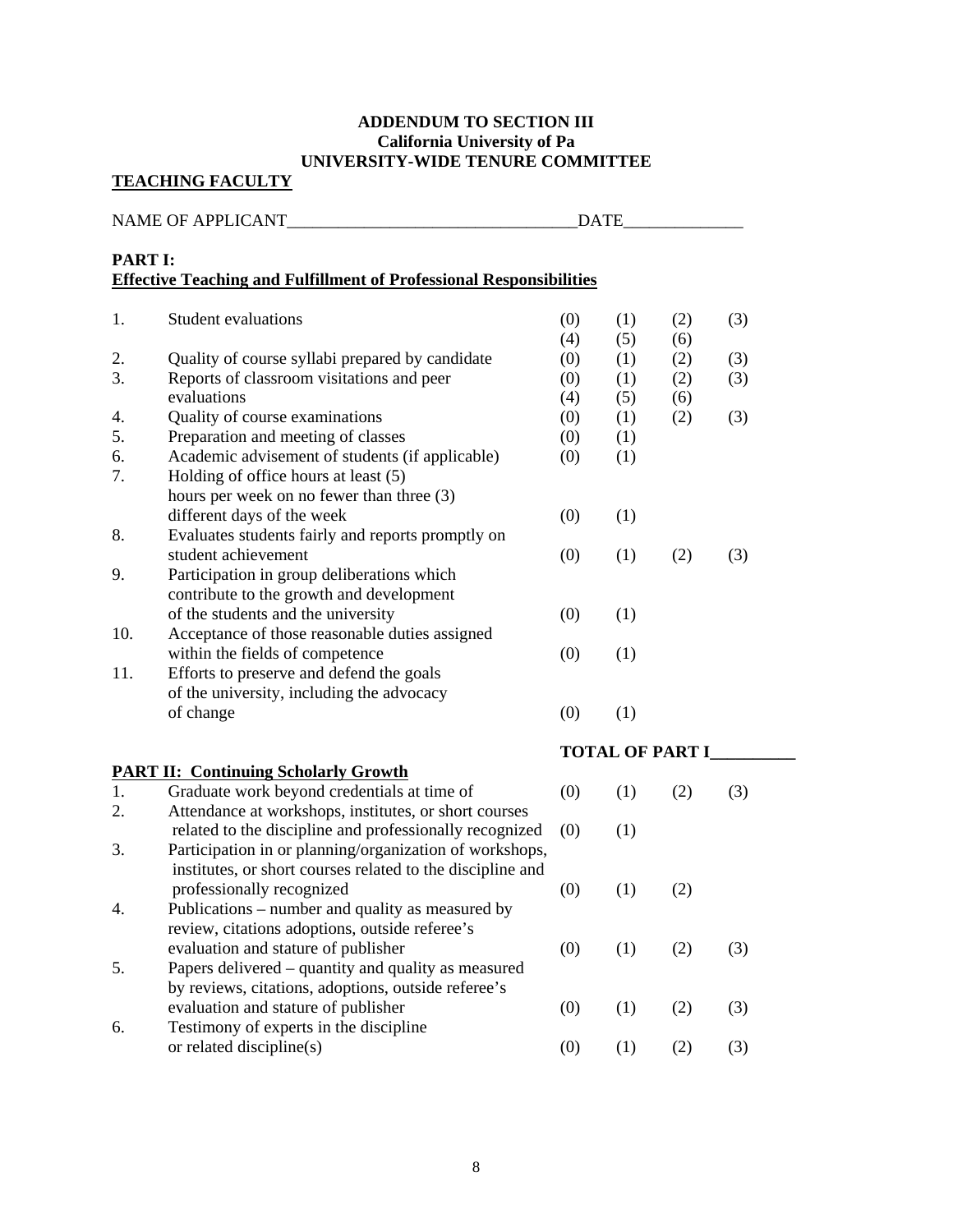| 7.               | consultantships – number and professional                                                                                                                                           |                         |            |            |            |  |
|------------------|-------------------------------------------------------------------------------------------------------------------------------------------------------------------------------------|-------------------------|------------|------------|------------|--|
|                  | importance                                                                                                                                                                          | (0)                     | (1)        | (2)        | (3)        |  |
| 8.               | The terminal degree in the discipline                                                                                                                                               |                         |            |            |            |  |
|                  | (submit all transcripts)                                                                                                                                                            | (0)                     | (3)        |            |            |  |
| 9.               | Participation in professional organizations                                                                                                                                         |                         |            |            |            |  |
|                  | through membership, office holding, subscriptions                                                                                                                                   |                         |            |            |            |  |
|                  | to journals, and editorships                                                                                                                                                        | (0)                     | (1)        | (2)        | (3)        |  |
| 10.              | Development of new, scholarly, or practical                                                                                                                                         |                         |            |            |            |  |
|                  | insights as a result of systematic investigation                                                                                                                                    | (0)                     | (1)        | (2)        | (3)        |  |
| 11.              | Development of a course based upon original                                                                                                                                         |                         |            |            |            |  |
|                  | concepts that demonstrate new possibilities of                                                                                                                                      |                         |            |            |            |  |
|                  | the discipline                                                                                                                                                                      | (0)                     | (1)        | (2)        | (3)        |  |
|                  |                                                                                                                                                                                     |                         |            |            |            |  |
|                  |                                                                                                                                                                                     | <b>TOTAL OF PART II</b> |            |            |            |  |
|                  |                                                                                                                                                                                     |                         |            |            |            |  |
| <b>PART III:</b> |                                                                                                                                                                                     |                         |            |            |            |  |
|                  | <b>Contributions to the University and/or Community</b>                                                                                                                             |                         |            |            |            |  |
| 1.               | Significant contribution to university committees                                                                                                                                   |                         |            |            |            |  |
|                  | and self governance                                                                                                                                                                 | (0)                     | (1)        | (2)        | (3)        |  |
| 2.               | Special individual assignments                                                                                                                                                      | (0)                     | (1)        | (2)        | (3)        |  |
| 3.               | Significant contribution to departmental committees                                                                                                                                 | (0)                     | (1)        | (2)        | (3)        |  |
|                  |                                                                                                                                                                                     |                         |            |            |            |  |
|                  |                                                                                                                                                                                     |                         |            |            |            |  |
|                  |                                                                                                                                                                                     |                         |            |            |            |  |
|                  |                                                                                                                                                                                     |                         |            |            |            |  |
|                  |                                                                                                                                                                                     |                         |            |            |            |  |
|                  |                                                                                                                                                                                     |                         |            |            |            |  |
|                  | capacity that brings recognition to the university                                                                                                                                  | (0)                     | (1)        | (2)        | (3)        |  |
| 4.<br>5.<br>6.   | Significant contribution to student organizations<br>or activities<br>Development of proposals which benefit the<br>university<br>Participation in community work in a professional | (0)<br>(0)              | (1)<br>(1) | (2)<br>(2) | (3)<br>(3) |  |

#### **TOTAL OF PART III\_\_\_\_\_\_\_\_\_\_**

#### **GRAND TOTAL \_\_\_\_\_\_\_\_\_**

**There are no "minimum points for tenure."** 

**The point- system is used by the individual reviewer as a tool to review the total person. This guide is a method to keep a single issue from looming too large in the evaluation.** 

**\_\_\_\_\_\_\_\_\_\_\_\_\_\_\_\_\_\_\_\_\_\_\_\_\_\_\_\_\_\_\_\_\_\_\_\_\_\_\_\_\_\_\_\_\_\_\_\_\_\_\_\_\_\_\_\_\_\_\_\_\_\_** 

#### **Comments:\_\_\_\_\_\_\_\_\_\_\_\_\_\_\_\_\_\_\_\_\_\_\_\_\_\_\_\_\_\_\_\_\_\_\_\_\_\_\_\_\_\_\_\_\_\_\_\_\_\_\_\_\_\_\_\_\_\_\_\_\_\_\_\_\_\_\_\_**

**\_\_\_\_\_\_\_\_\_\_\_\_\_\_\_\_\_\_\_\_\_\_\_\_\_\_\_\_\_\_\_\_\_\_\_\_\_\_\_\_\_\_\_\_\_\_\_\_\_\_\_\_\_\_\_\_\_\_\_\_\_\_\_\_\_\_\_\_\_\_\_\_\_\_\_\_\_\_**

**\_\_\_\_\_\_\_\_\_\_\_\_\_\_\_\_\_\_\_\_\_\_\_\_\_\_\_\_\_\_\_\_\_\_\_\_\_\_\_\_\_\_\_\_\_\_\_\_\_\_\_\_\_\_\_\_\_\_\_\_\_\_\_\_\_\_\_\_\_\_\_\_\_\_\_\_\_\_**

**\_\_\_\_\_\_\_\_\_\_\_\_\_\_\_\_\_\_\_\_\_\_\_\_\_\_\_\_\_\_\_\_\_\_\_\_\_\_\_\_\_\_\_\_\_\_\_\_\_\_\_\_\_\_\_\_\_\_\_\_\_\_\_\_\_\_\_\_\_\_\_\_\_\_\_\_\_\_ \_\_\_\_\_\_\_\_\_\_\_\_\_\_\_\_\_\_\_\_\_\_\_\_\_\_\_\_\_\_\_\_\_\_\_\_\_\_\_\_\_\_\_\_\_\_\_\_\_\_\_\_\_\_\_\_\_\_\_\_\_\_\_\_\_\_\_\_\_\_\_\_\_\_\_\_\_\_ \_\_\_\_\_\_\_\_\_\_\_\_\_\_\_\_\_\_\_\_\_\_\_\_\_\_\_\_\_\_\_\_\_\_\_\_\_\_\_\_\_\_\_\_\_\_\_\_\_\_\_\_\_\_\_\_\_\_\_\_\_\_\_\_\_\_\_\_\_\_\_\_\_\_\_\_\_\_**

**\_\_\_\_\_\_\_\_\_\_\_\_\_\_\_\_\_\_\_\_\_\_\_\_\_\_\_\_\_\_\_\_\_\_\_\_\_\_\_\_\_\_\_\_\_\_\_\_\_\_\_\_\_\_\_\_\_\_\_\_\_\_\_\_\_\_\_\_\_\_\_\_\_\_\_\_\_\_ \_\_\_\_\_\_\_\_\_\_\_\_\_\_\_\_\_\_\_\_\_\_\_\_\_\_\_\_\_\_\_\_\_\_\_\_\_\_\_\_\_\_\_\_\_\_\_\_\_\_\_\_\_\_\_\_\_\_\_\_\_\_\_\_\_\_\_\_\_\_\_\_\_\_\_\_\_\_**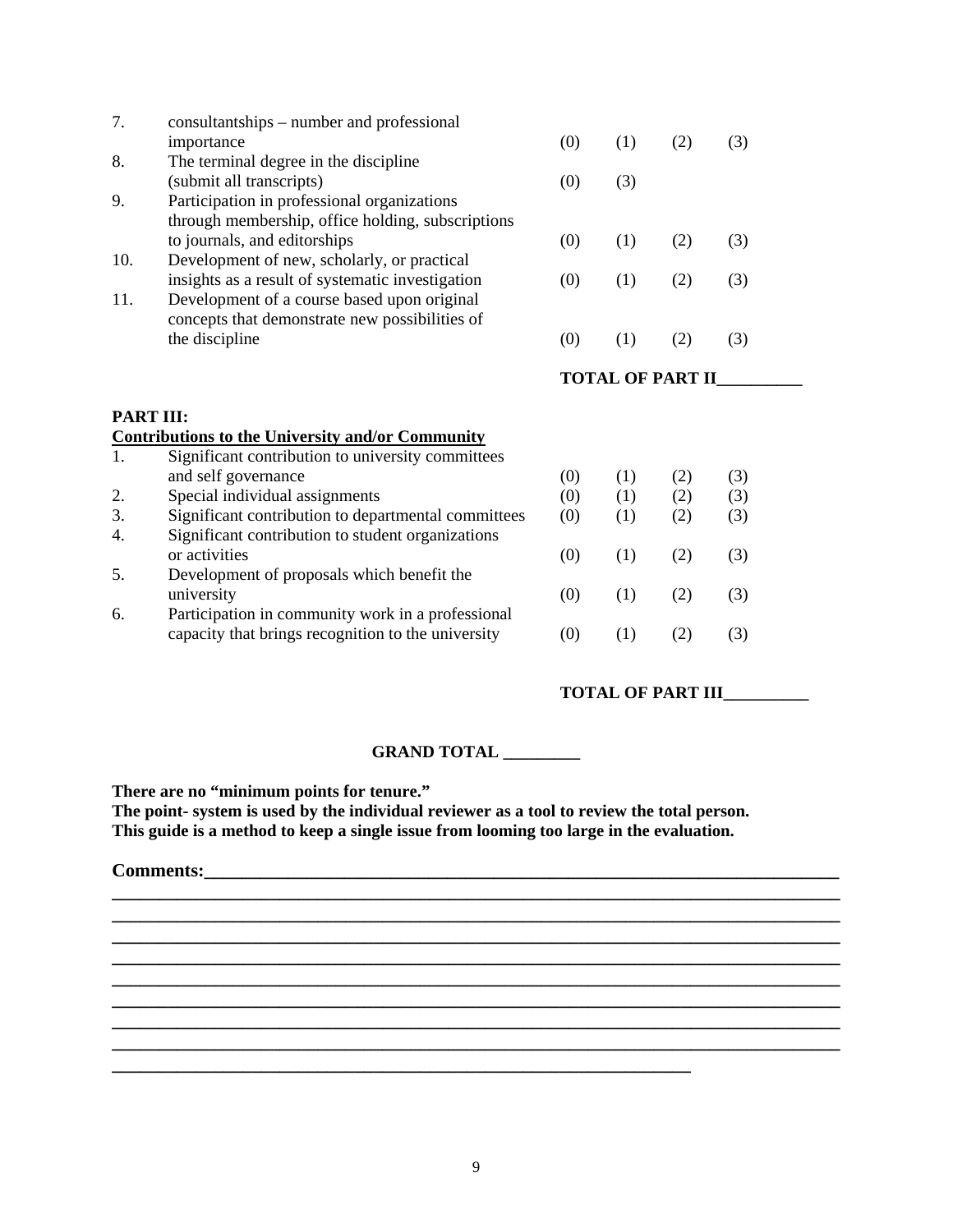## **IV. SUGGESTED GUIDELINES FOR REVIEW OF NON-TEACHING FACULTY**

#### **COMMENT TO CANDIDATE:**

The University Wide Tenure Committee will be using these guidelines when evaluating your dossier. Presumably, your departmental committee will do the same. You should follow these guidelines and used them as a Table of Contents for your Dossier

#### **Enclose at the beginning of the First Binder of your Dossier**

- **1. Copy of letter to president requesting tenure. Letter should include statements of reasons the candidate believes he/she should be granted tenure.**
- **2. Latest Vita**
- **3. A complete, formal job description detailing the faculty members present duties and responsibilities.**
- **4. Letter of Appointment**

#### **PART I: DUTIES AND RESPONSIBILITIES OF THE POSITION**

**(Note: the categories in Part I are intended as guidelines and may vary with the individual's job description)** 

- **1. Supervisor's evaluation**: (0) negative (1) indicates satisfactory performance, with perhaps some criticism (2) brief and positive, indicating good performance (3) detailed and enthusiastically positive
- **2. Peer evaluation:** (0) negative (1) indicates satisfactory performance, with some criticism (2) brief and positive, indicating good performance (3) detailed and enthusiastically positive
- **3. Performs assigned duties promptly and efficiently**: (0) little evidence that he/she does this to a satisfactory degree (1) evidence suggests that he/she does the minimum (2) he/she does a better than average job (3) he/she outdoes most of his/her colleagues.

(**Note:** The UWTC requests the **periodic supervisor's evaluations**. These documents will become part of the dossier)

[**Reminder:** Candidates would be wise to obtain from supervisors and colleagues letters of recommendation which speak specifically to considerations 3-8 in this section. Those letters should tell the evaluators, for example, how well the candidate performs assigned duties. Detail and concrete examples are always impressive; vague generalizations generally are not.]

**4. Communicates ideas and recommendations effectively:** (0) no evidence that he/she makes successful efforts to communicate (1) has ideas and recommendations which he/she tries to communicate (2) skillful communicator of ideas and recommendations (3) an outstanding communicator of ideas and recommendations (3) and outstanding communicator, as acknowledged by her/his colleagues and as evidenced by special assignments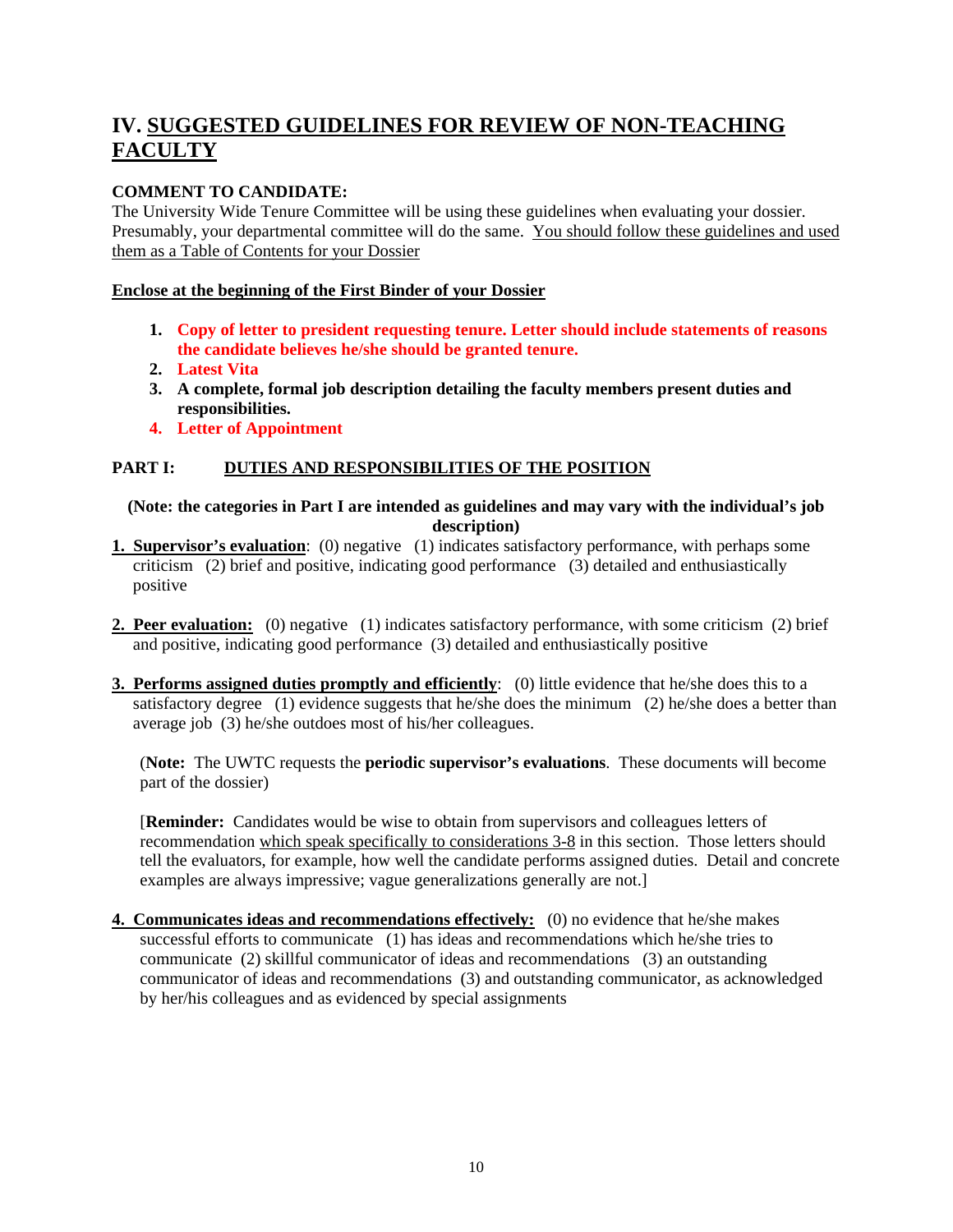- **5. Analyzes and revises programs to meet changing university goals**: (0) little evidence of performance in this area (1) some notable participation in such processes (2) regular participation leading to valuable experience and skill in carrying out such processes (3) a leader and innovator in the continuing process of program analysis and revision
- **6. Makes decisions rationally, fairly, and promptly:** (0) evidence does not clearly establish consistent fairness and rationality (1) is consistently fair and rational and for the most part does the "work" of decision making on time (2) can be depended upon for a useful opinion; never any question of fairness or rationality in regard to decisions about students or colleagues (3) considered to be exceptionally clear thinking and level headed, a person often consulted
- **7. Accepts responsibility and is helpful and cooperative with staff:** (0) little evidence of satisfactory performance in this regard (1) performs assigned duties and gets along with others (2) accepts additional responsibilities and gets along well with colleagues (3) a leader who seeks additional responsibility, while maintaining admirable interpersonal relationships with co-workers
- **8. Manages personnel and assets efficiently:** (0) little evidence of performance in this area (1) has small responsibilities along these lines which he/she carries out satisfactorily (2) a good manager of people and assets; has important responsibilities in this area which he/she carried out well (3) an outstanding manager of her/his people and how best to assign or use those who work for her/him; also an excellent manager of all kinds of resources, especially monetary, as evidenced by formal budgets included in the dossier

#### **PART II**

## **A. Mastery of the Subject Matter**

**1. Publications- number and quality as a measured by reviews, citations, adoptions, outside referee's evaluation and stature of publisher:** (0) none (1) unimpressive examples (2) a small number of impressive examples (3) many impressive examples

[**Reminder:** a book length publication might count the same as "many example" of published articles. Also, to account for certain fine arts which this university accepts as part of its academic curriculum, artistic works that have been "accepted" or "produced" or acclaimed may be considered equivalent and analogous to publications, even if the final version takes a non-print form. For example, plays which have been performed, or films which have been shown, or paintings which have been accepted for display in art shows would apply here.]

- **2. Papers delivered- quantity and quality as measured by reviews, citations, adoptions, outside referee's evaluation and stature of publisher:** (0) none (1) unimpressive examples (2) a small number of impressive examples (3) many impressive examples
- **3. Testimony of experts in the discipline or related discipline(s):** (0) none (1) statements by department members indicating competence (2) enthusiastic statements by on-campus colleagues indicating excellent mastery of subject matter (3) enthusiastic statements as in the two-point ranking, but also statements from off-campus experts
- [**Reminder:** The letters from experts must include at least one from outside the department in order for the candidate to be eligible for the maximum number of points in that category.]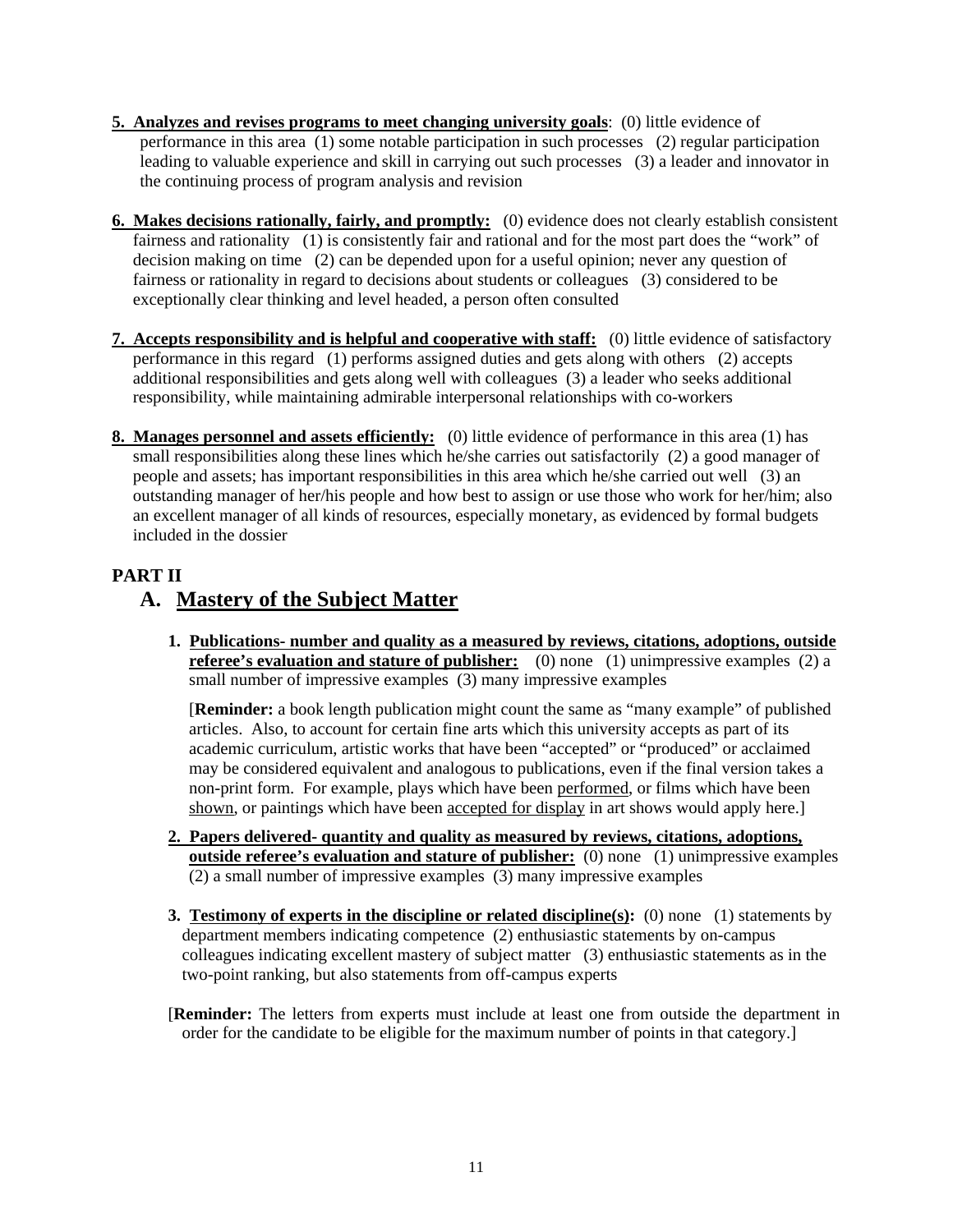- **4. Consultantships- number and professional importance:** (0) none (1) unimpressive examples (2) a small number of impressive examples (3) many impressive examples
- **5. The terminal degree in the discipline (submit all transcripts):** (0) no (1) yes

#### **B. Continuing Scholarly Growth**

- **1. Graduate work beyond credentials at time of hiring related to the discipline:** (0) none (1) 2-9 credits (2) more than 9 credits (3) course work completed for another degree
- **2. Attendance at workshops, institutes, or short courses related to the discipline and professionally recognized:** (0) none (1) unimpressive examples (2) a small number of impressive examples (3) many impressive examples
- **3. Participation in or planning / organization of workshops, institutes or short courses related to the discipline and professionally recognized:** (0) none (1) unimpressive examples (2) a small number of impressive examples (3) many impressive examples
- **4. Participation in organizations advancing a professional field or discipline:** (0) none (1) unimpressive examples (2) a small number of impressive (3) many impressive examples
- **5. Development of new, scholarly, or practical insights as a result of systematic investigation:** (0) none (1) unimpressive examples (2) a small number of impressive examples (3) many impressive examples

## **C. Contributions to the University**

**1. Significant contribution to university committees and self-governance:** (0) none (1) presence (2) Participation (3) Significant contributions & Leadership.

(**Note:** The UWTC requests a letter from the committee stating the candidate's level of involvement).

**2. Special individual assignments:** (0) none (1) unimpressive examples (2) a small number of impressive examples (3) man impressive examples

[**Reminder:** Special individual assignments may be off-campus work done on behalf of the University or at the request of the President (such as membership on an accreditation team), or they may be on-campus work, including assignments which have become a portion of the candidate's normal paid work load, such as administering a tutoring center, writing a catalog, or directing a testing program. Candidates should mention any assignment which might qualify, leaving it up to the evaluators to decide what deserves credit under this consideration.]

- **3. Significant contribution to departmental committees:** (0) none (1) minimum committee work for the department (2) some impressive examples, including special assignments and/or chairpersonships (3) many impressive examples of committee membership and special assignments and/or chairpersonships
- **4. Significant contribution to student organizations or activities:** (0) none (1) unimpressive examples (2) a small number of impressive examples (3) many impressive examples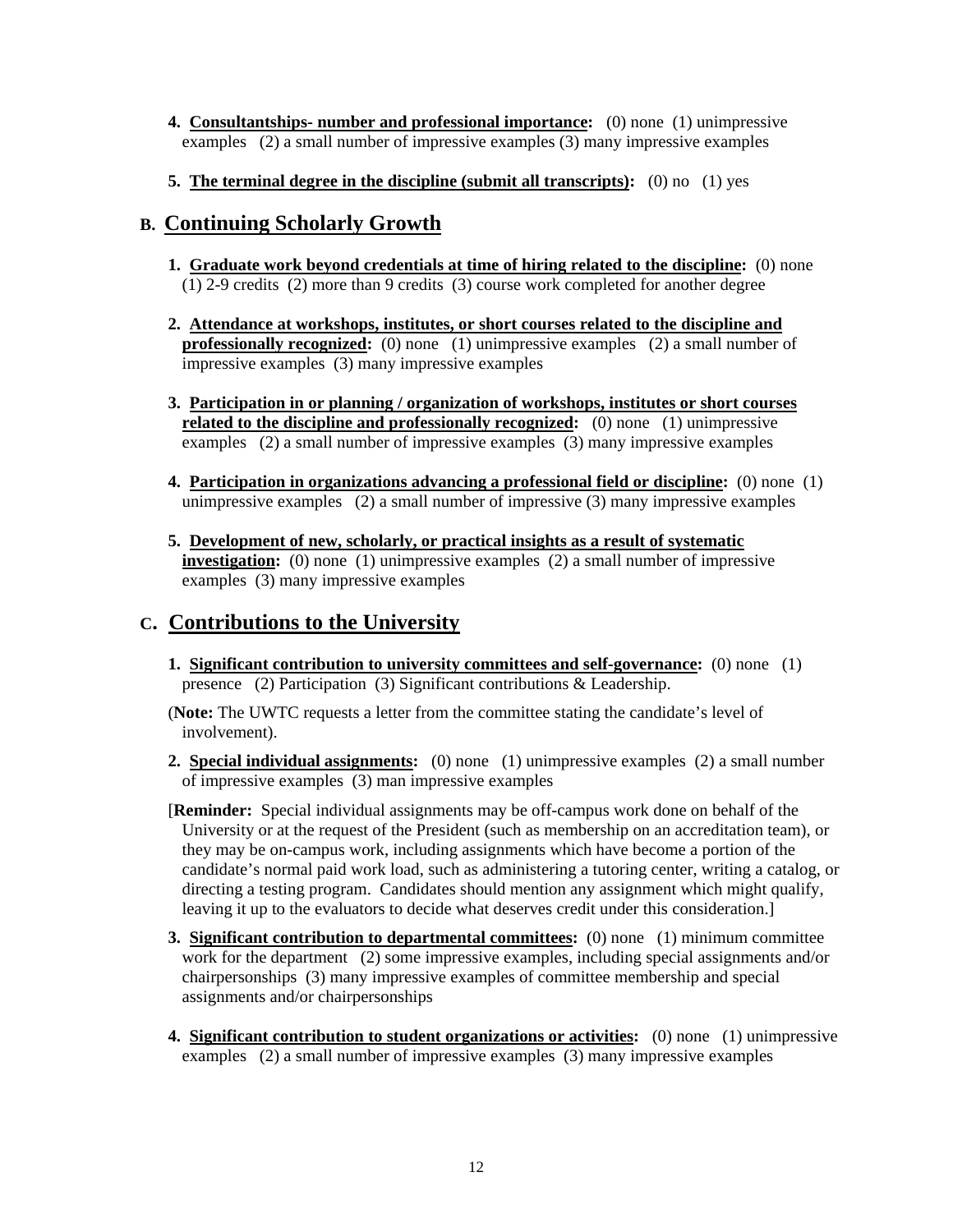- **5. Development of proposals which benefit the university:** (0) none (1) one proposal of small benefit (2) one proposal of some consequence or several representing small contributions (3) several proposals of importance
- **6. Participation in community work in a professional capacity that brings recognition to the university:** (0) none (1) some professional work which brings good will towards the university (2) lots of professional work which brings good will to the university (3) professional work which brings fame and glamour to the university or which directly contributes to increased student enrollment or directly results in donations to the university

## **D. Fulfillment of Professional Responsibilities**

- **1. Confer with and advise students**: (0) does not fulfill responsibilities in this area (1) does fulfill responsibilities in this area.
- (**Note**: **to be used only if applicable**. If student advisement falls within the area of the candidate's responsibilities, the candidate must provide written documentation via supervisor's report and peer evaluations).
- **2. Prompt and dependable in use of scheduled work hours**: (0) does not fulfill responsibilities in this area (1) does fulfill responsibilities in this area.
- **3. Participation in group deliberations which contribute to the growth and development of the students and the university:** (0) does not fulfill responsibilities in this area (1) does fulfill responsibilities in this area
- **4. Attempt honestly in good conscience to preserve and defend the goals of the university, without being restricted in the right to advocate change:** (0) does not fulfill responsibilities in this area (1) does fulfill responsibilities in this area.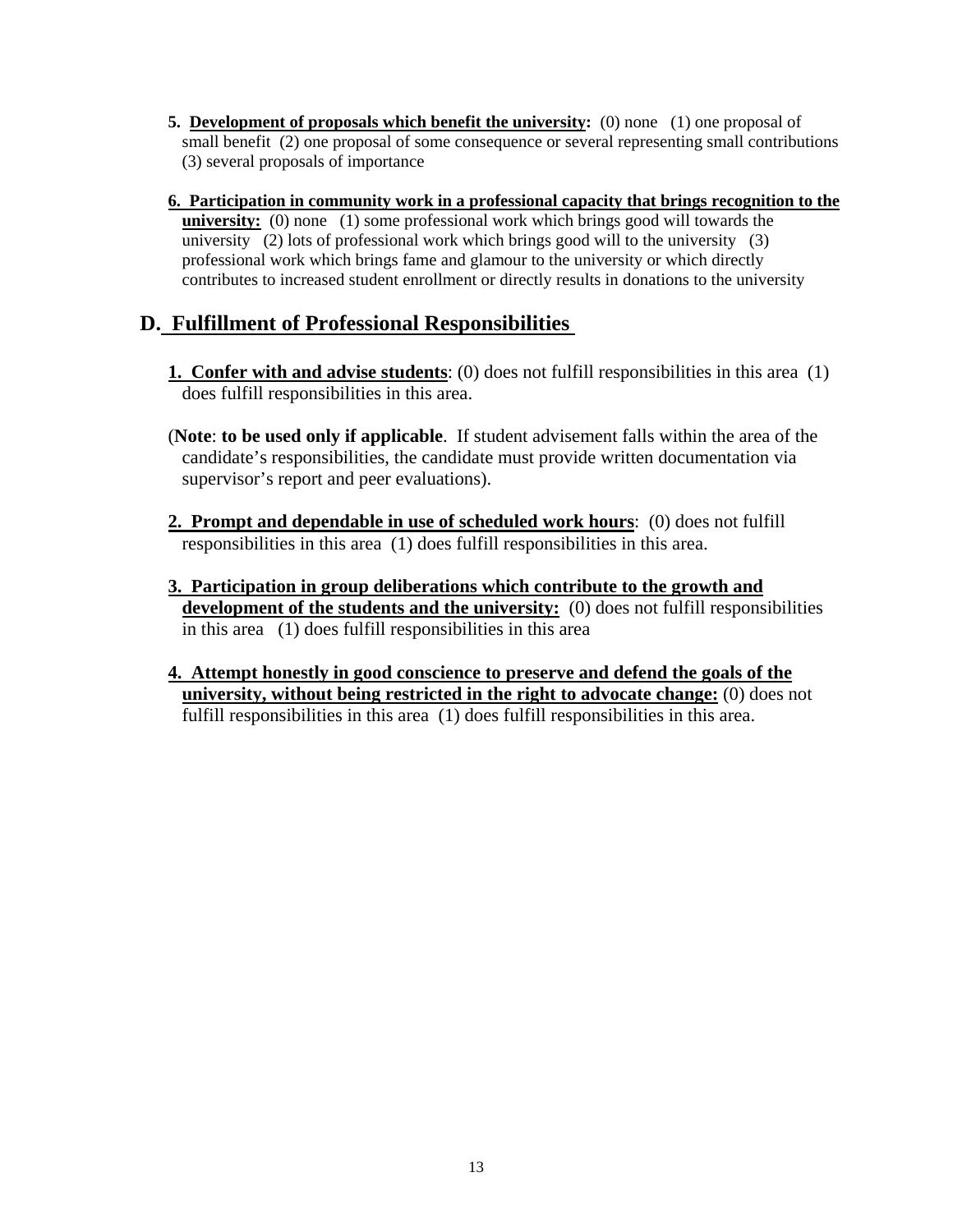#### **ADDENDUM TO SECTION III California University of Pa UNIVERSITY-WIDE TENURE COMMITTEE**

## **ADMINISTRATIVE AND NON-TEACHING FACULTY**

|    | NAME OF APPLICANT                                                                                                                                                               |     | DATE |                        |     |  |
|----|---------------------------------------------------------------------------------------------------------------------------------------------------------------------------------|-----|------|------------------------|-----|--|
|    | <b>PART I:</b><br>Duties and Responsibilities of the Position (NOTE: The categories in Part I are<br>intended as guidelines and may vary with the individual's job description) |     |      |                        |     |  |
| 1. | Supervisor's evaluation                                                                                                                                                         | (0) | (1)  | (2)                    | (3) |  |
| 2. | Peer evaluation                                                                                                                                                                 | (0) | (1)  | (2)                    | (3) |  |
| 3. | Performs assigned duties promptly and effectively                                                                                                                               | (0) | (1)  | (2)                    | (3) |  |
| 4. | Communicates ideas and recommendations                                                                                                                                          |     |      |                        |     |  |
|    | effectively                                                                                                                                                                     | (0) | (1)  | (2)                    | (3) |  |
| 5. | Analyzes and revises programs to meet changing                                                                                                                                  |     |      |                        |     |  |
|    | university goals                                                                                                                                                                | (0) | (1)  | (2)                    | (3) |  |
| 6. | Makes decisions rationally, fairly, and promptly                                                                                                                                | (0) | (1)  | (2)                    | (3) |  |
| 7. | Accepts responsibility and is helpful and                                                                                                                                       |     |      |                        |     |  |
|    | cooperative with staff                                                                                                                                                          | (0) | (1)  | (2)                    | (3) |  |
| 8. | Manages personnel and assets efficiently                                                                                                                                        | (0) | (1)  | (2)                    | (3) |  |
|    |                                                                                                                                                                                 |     |      | <b>TOTAL OF PART I</b> |     |  |
|    | <b>PART II:</b><br><b>Professional Requirements</b>                                                                                                                             |     |      |                        |     |  |
|    | A. Mastery of the Subject Matter                                                                                                                                                |     |      |                        |     |  |
|    |                                                                                                                                                                                 |     |      |                        |     |  |
|    | 1. Publications-number and quality as measured                                                                                                                                  |     |      |                        |     |  |
|    | by reviews, citations, adoptions, outside referee's                                                                                                                             |     |      |                        |     |  |
|    | evaluation and stature of publisher                                                                                                                                             | (0) | (1)  | (2)                    | (3) |  |
| 2. | Papers delivered – quantity and quality                                                                                                                                         |     |      |                        |     |  |
|    | as measured by reviews, citations, adoptions,                                                                                                                                   |     |      |                        |     |  |
|    | outside referee's evaluation and stature of publisher                                                                                                                           | (0) | (1)  | (2)                    | (3) |  |
| 3. | Testimony of experts in the discipline or                                                                                                                                       |     |      |                        |     |  |
|    | related discipline(s)                                                                                                                                                           | (0) | (1)  | (2)                    | (3) |  |
| 4. | Consultantships – number and professional importance                                                                                                                            | (0) | (1)  | (2)                    | (3) |  |
| 5. | The terminal degree in the discipline                                                                                                                                           |     |      |                        |     |  |
|    | (submit all transcripts)                                                                                                                                                        | (0) | (3)  |                        |     |  |
|    |                                                                                                                                                                                 |     |      | <b>TOTAL OF A</b>      |     |  |
| В. | <b>Continuing Scholarly Growth</b>                                                                                                                                              |     |      |                        |     |  |
|    |                                                                                                                                                                                 |     |      |                        |     |  |
| 1. | Graduate work beyond the terminal degree                                                                                                                                        |     |      |                        |     |  |
|    | related to the discipline                                                                                                                                                       | (0) | (1)  | (2)                    | (3) |  |
| 2. | Attendance at workshops, institutes, or short                                                                                                                                   |     |      |                        |     |  |
|    | courses related to the discipline and                                                                                                                                           |     |      |                        |     |  |
|    | professionally recognized                                                                                                                                                       | (0) | (1)  | (2)                    | (3) |  |
| 3. | Participation in or planning/organization of                                                                                                                                    |     |      |                        |     |  |
|    | workshops, institutes, or short courses related                                                                                                                                 |     |      |                        |     |  |
|    | to the discipline and professionally recognized                                                                                                                                 | (0) | (1)  | (2)                    | (3) |  |
|    |                                                                                                                                                                                 |     |      |                        |     |  |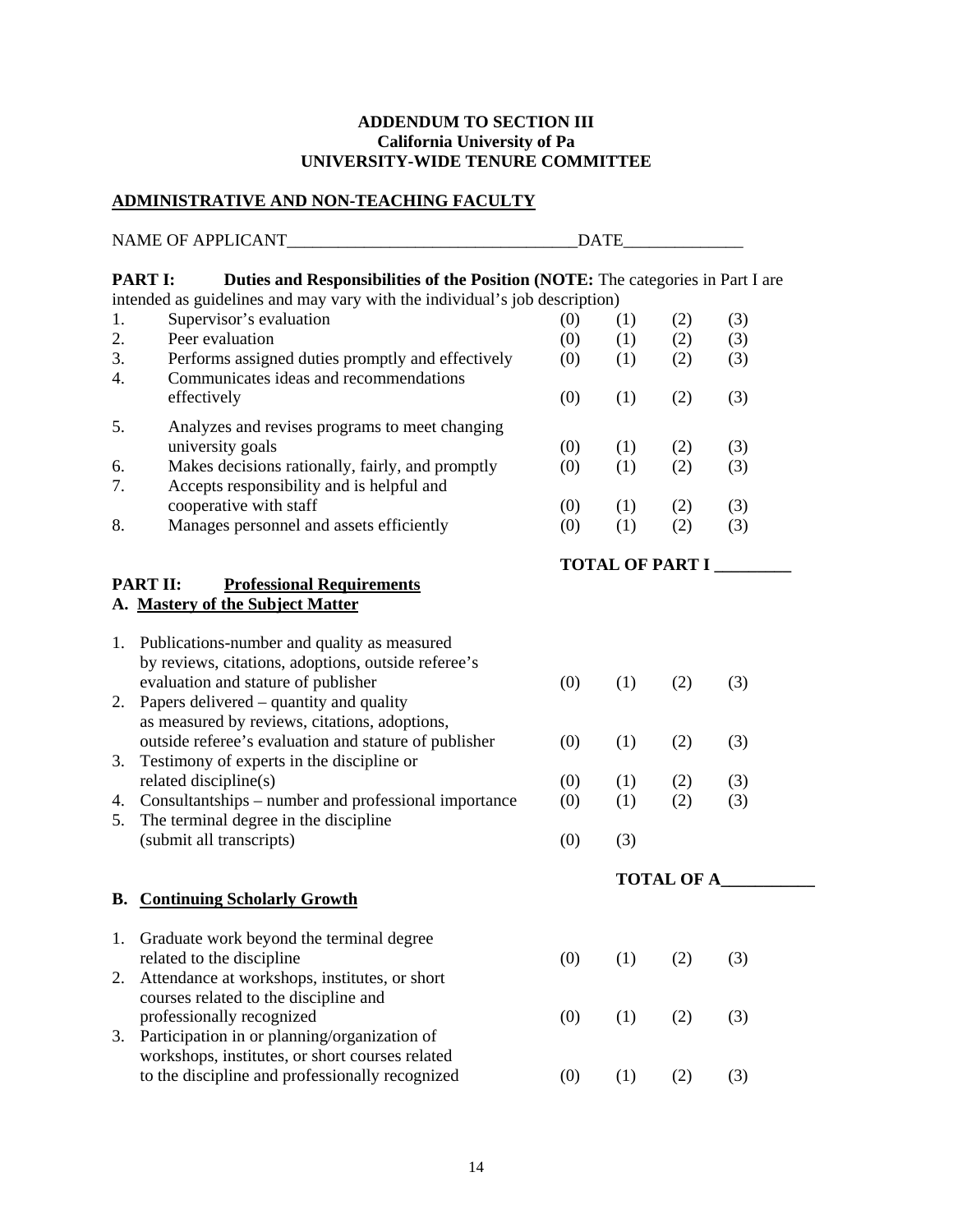|    | 4. Participation in organizations advancing a<br>professional field or discipline, where |     |                   |                   |     |  |  |
|----|------------------------------------------------------------------------------------------|-----|-------------------|-------------------|-----|--|--|
|    | opportunities for such participation exist                                               | (0) | (1)               | (2)               | (3) |  |  |
|    | 5. Development of new, scholarly, or practical                                           |     |                   |                   |     |  |  |
|    | insights as a result of systematic investigation                                         | (0) | (1)               | (2)               | (3) |  |  |
|    |                                                                                          |     |                   | <b>TOTAL OF B</b> |     |  |  |
|    | C. Contributions to the University                                                       |     |                   |                   |     |  |  |
| 1. | Significant contribution to university                                                   |     |                   |                   |     |  |  |
|    | committees and self-governance                                                           | (0) | (1)               | (2)               | (3) |  |  |
| 2. | Special individual assignments                                                           | (0) | (1)               | (2)               | (3) |  |  |
| 3. | Significant contribution to departmental committees                                      | (0) | (1)               | (2)               | (3) |  |  |
| 4. | Significant contribution to student organizations                                        |     |                   |                   |     |  |  |
|    | or activities                                                                            | (0) | (1)               | (2)               | (3) |  |  |
| 5. | Development of proposals which benefit the university                                    | (0) | (1)               | (2)               | (3) |  |  |
| 6. | Participation in community work in a professional                                        |     |                   |                   |     |  |  |
|    | capacity that brings recognition to the university                                       | (0) | (1)               | (2)               | (3) |  |  |
|    |                                                                                          |     | <b>TOTAL OF C</b> |                   |     |  |  |
| D. | <b>Fulfillment of Professional Responsibilities</b>                                      |     |                   |                   |     |  |  |
| 1. | Confer with and advise students (if applicable)                                          | (0) | (1)               |                   |     |  |  |
| 2. | Prompt and defendable in use of scheduled work hours                                     | (0) | (1)               |                   |     |  |  |
| 3. | Participate in group deliberations which contribute                                      |     |                   |                   |     |  |  |
|    | to the growth and development of the students and                                        |     |                   |                   |     |  |  |
|    | the university                                                                           | (0) | (1)               |                   |     |  |  |
| 4. | Attempt honestly in good conscience to preserve                                          |     |                   |                   |     |  |  |
|    | and defend the goals of the university, without                                          |     |                   |                   |     |  |  |
|    | being restricted in the right to advocate change                                         | (0) | (1)               |                   |     |  |  |
|    |                                                                                          |     | <b>TOTAL OF D</b> |                   |     |  |  |
|    | <b>GRAND TOTAL (Parts I &amp; II)</b>                                                    |     |                   |                   |     |  |  |
|    |                                                                                          |     |                   |                   |     |  |  |

**There are no "minimum points for tenure."** 

**The point -system is used by the individual reviewer as a tool to review the total person. This guide is a method to keep a single issue from looming too large in the evaluation.** 

 $\mathcal{L}_\mathcal{L} = \{ \mathcal{L}_\mathcal{L} = \{ \mathcal{L}_\mathcal{L} = \{ \mathcal{L}_\mathcal{L} = \{ \mathcal{L}_\mathcal{L} = \{ \mathcal{L}_\mathcal{L} = \{ \mathcal{L}_\mathcal{L} = \{ \mathcal{L}_\mathcal{L} = \{ \mathcal{L}_\mathcal{L} = \{ \mathcal{L}_\mathcal{L} = \{ \mathcal{L}_\mathcal{L} = \{ \mathcal{L}_\mathcal{L} = \{ \mathcal{L}_\mathcal{L} = \{ \mathcal{L}_\mathcal{L} = \{ \mathcal{L}_\mathcal{$ 

\_\_\_\_\_\_\_\_\_\_\_\_\_\_\_\_\_\_\_\_\_\_\_\_\_\_\_\_\_\_\_\_\_\_\_\_\_\_\_\_\_\_\_\_\_\_\_\_\_\_\_\_\_\_\_\_\_\_\_\_\_\_\_\_\_\_\_\_\_\_\_\_\_\_\_\_\_\_\_\_\_\_\_\_\_\_\_\_\_\_\_\_\_

 $\overline{\phantom{a}}$  , and the set of the set of the set of the set of the set of the set of the set of the set of the set of the set of the set of the set of the set of the set of the set of the set of the set of the set of the s  $\overline{1}$  ,  $\overline{1}$  ,  $\overline{1}$  ,  $\overline{1}$  ,  $\overline{1}$  ,  $\overline{1}$  ,  $\overline{1}$  ,  $\overline{1}$  ,  $\overline{1}$  ,  $\overline{1}$  ,  $\overline{1}$  ,  $\overline{1}$  ,  $\overline{1}$  ,  $\overline{1}$  ,  $\overline{1}$  ,  $\overline{1}$  ,  $\overline{1}$  ,  $\overline{1}$  ,  $\overline{1}$  ,  $\overline{1}$  ,

 $\_$  ,  $\_$  ,  $\_$  ,  $\_$  ,  $\_$  ,  $\_$  ,  $\_$  ,  $\_$  ,  $\_$  ,  $\_$  ,  $\_$  ,  $\_$  ,  $\_$  ,  $\_$  ,  $\_$  ,  $\_$  ,  $\_$  ,  $\_$  ,  $\_$  ,  $\_$  ,  $\_$  ,  $\_$  ,  $\_$  ,  $\_$  ,  $\_$  ,  $\_$  ,  $\_$  ,  $\_$  ,  $\_$  ,  $\_$  ,  $\_$  ,  $\_$  ,  $\_$  ,  $\_$  ,  $\_$  ,  $\_$  ,  $\_$  ,  $\_$  ,  $\_$  ,  $\_$  ,  $\_$  ,  $\_$  ,  $\_$  ,  $\_$  ,  $\_$  ,  $\_$  ,  $\_$  ,  $\_$  ,  $\_$  ,  $\_$  ,  $\_$  ,  $\_$  ,  $\_$  ,  $\_$  ,  $\_$  ,  $\_$  ,  $\_$  ,  $\_$  ,  $\_$  ,  $\_$  ,  $\_$  ,  $\_$  ,  $\_$  ,  $\_$  ,  $\_$  ,  $\_$  ,  $\_$  ,  $\_$  ,  $\_$  ,  $\_$  ,  $\_$  ,  $\_$  ,  $\_$  ,  $\_$  ,

Comments:\_\_\_\_\_\_\_\_\_\_\_\_\_\_\_\_\_\_\_\_\_\_\_\_\_\_\_\_\_\_\_\_\_\_\_\_\_\_\_\_\_\_\_\_\_\_\_\_\_\_\_\_\_\_\_\_\_\_\_\_\_\_\_\_\_\_\_\_\_\_\_\_\_\_\_\_\_\_\_\_\_\_\_\_

\_\_\_\_\_\_\_\_\_\_\_\_\_\_\_\_\_\_\_